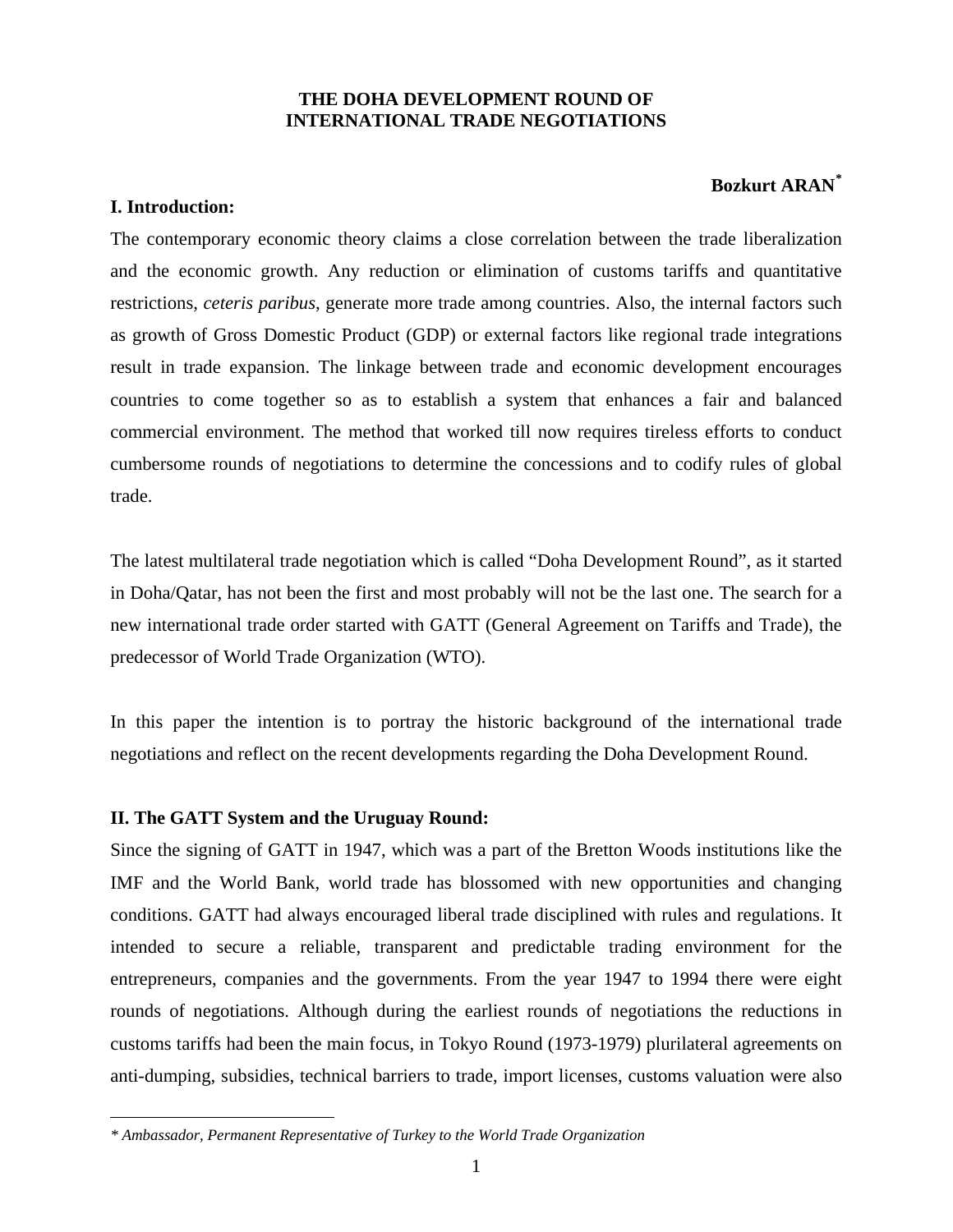signed among the interested parties which in turn brought about an advanced level of institutionalization.

The process of the Uruguay Round of negotiations (UR; 1986-1994) has been the most comprehensive of all. Agriculture, investments, intellectual property rights and services were taken into the agenda and the endeavors for the institutionalization of the system were continued. The "Final Act" was signed in Marrakesh on 14-15 April 1994 among 124 members and the World Trade Organization (WTO) was established.

With the debut of the WTO, introduction of the Dispute Settlement Procedures, the decision to terminate all quantitative restrictions in textiles and clothing trade by 2005, the Agreement on Agriculture, periodic trade policy review of members emerged as the new disciplines.

The developments following the UR have once again confirmed the essence of the economic theory that liberalization has a direct effect on economic growth. The MFN average tariffs fell from 14.1 percent during 1995-99 to 11.7 percent between 2000-2004 and further to 9.4 percent in 2007, while the average real growth in international trade was within the range of 7-9 percent during the last decade. The first round of GATT negotiations had only 23 countries and affected roughly US \$ 10 billion whereas 123 members participated in the UR negotiations which steered almost US \$ 4,2 trillion of global trade. In addition, after 50 years of the establishment of the GATT in 1947, the world trade went up 13 times in real terms (1950=100). The trade growth and its reflection into the individual economies and to the political landscapes continue to encourage WTO members to carry in with trade liberalization.

Today WTO is the sole international body determining the international trade rules for a predictable, transparent and fair environment for all entrepreneurs. Turkey joined the GATT system in 1951 via Torquay Round and became the founder member of the WTO in 1995. By today, with the latest accessions of Togo, Ukraine and Cape Verde, the number of WTO members has reached to 153. Russian Federation, Iraq, Iran, Azerbaijan, Algeria and other trade partners of Turkey are also expected to accede soon. The common target of all existing and potential members is obvious: to integrate into a non-discriminatory and rules based system.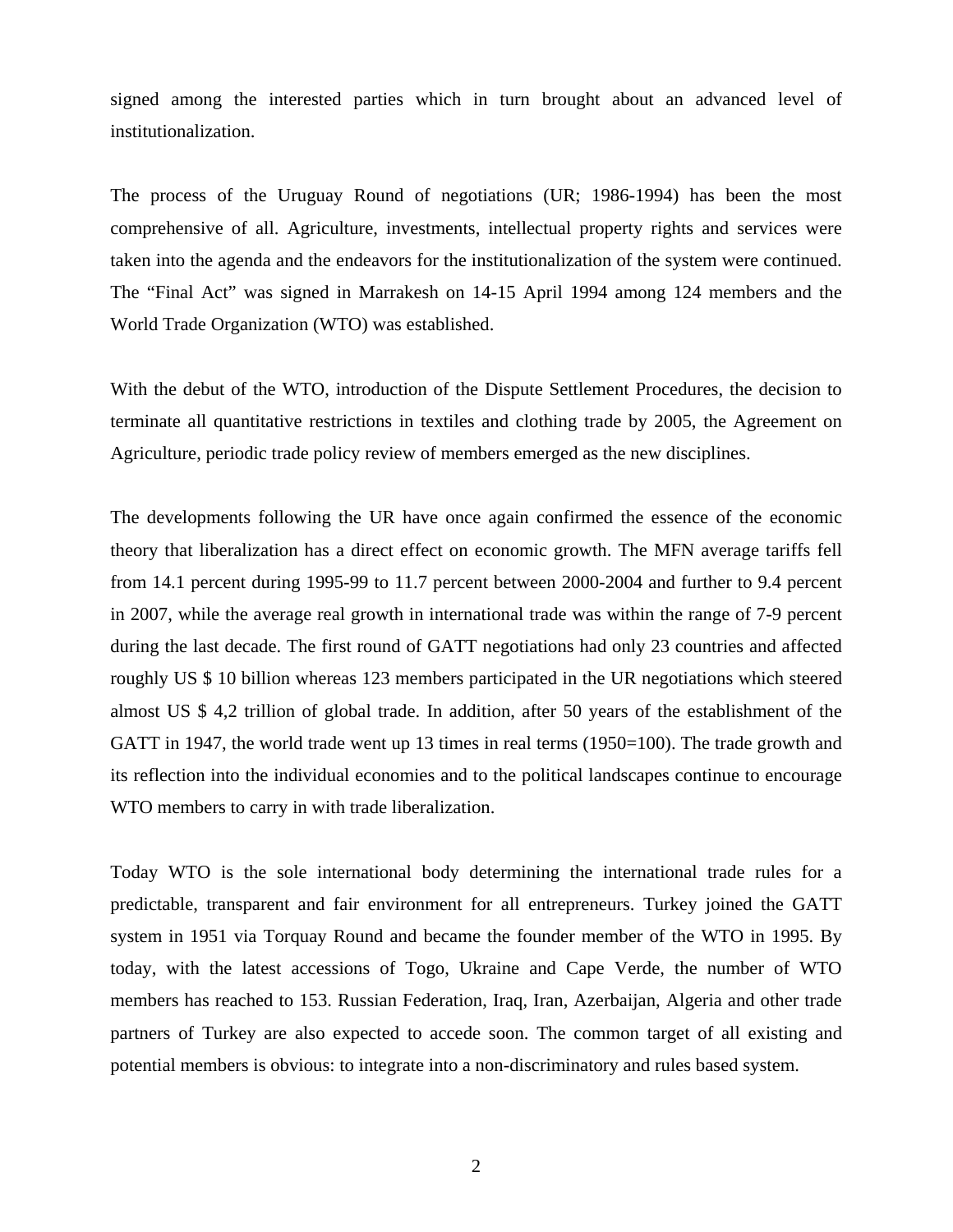#### **III. Doha Development Round of Negotiations:**

"Doha Development Round" a term coined by the Finance Minister of Qatar underscores the development aspect of the trade negotiations. Those negotiations were started at the WTO Ministerial Meeting held in Doha/Qatar in November 2001. After the intense discussions on the coverage of the Doha Development Agenda (DDA), the topics included were: market access in non-agricultural products, trade facilitation, some issues related to the environment, some intellectual property rights issues (Geographical Indications), rules (fishery subsidies, revision of rules in anti-dumping and subsidies in general), services (previously started) and very politicized and complex issues of the agricultural sector (also previously started).

At present, the work on the DDA is still continuing. For the last seven years the endeavors have been mainly focused on agriculture negotiations and the non-agricultural market access (NAMA) issues. In order to better understand the issues at stake in Doha Round and the linkage among the various aspects of the ongoing negotiations, besides agriculture and NAMA, trade facilitation, services, rules and issues related with environment will also be scrutinized in the following paragraphs.

#### **III.1. Negotiations on NAMA:**

In general non-agricultural products constitute almost 75 % of all tariff lines in a single tariff schedule. They also represent 92 % of the global trade. For Turkey, non agricultural products amount to 97 % of imports and 96 % of exports. In addition, if one considers the value added produced by the industrial sector and the employment it provides, the likely impact of the liberalization on the global economy will become more apparent. That impact may have two sides. First, as it has been stated above, the previous round of negotiations demonstrated that the international liberalization of trade might improve the welfare of countries. On the other hand, liberalization also has triggered competitiveness which in turn has challenged the domestic manufacturers. Therefore both risks and opportunities need to be reflected on together.

Following that general assessment, if we look at the ongoing negotiations one may easily identify the fact that the existing bound tariff rates of developed countries on average (for developed countries the bound rates are almost same with the applied rates) is about 6,8 %. This number for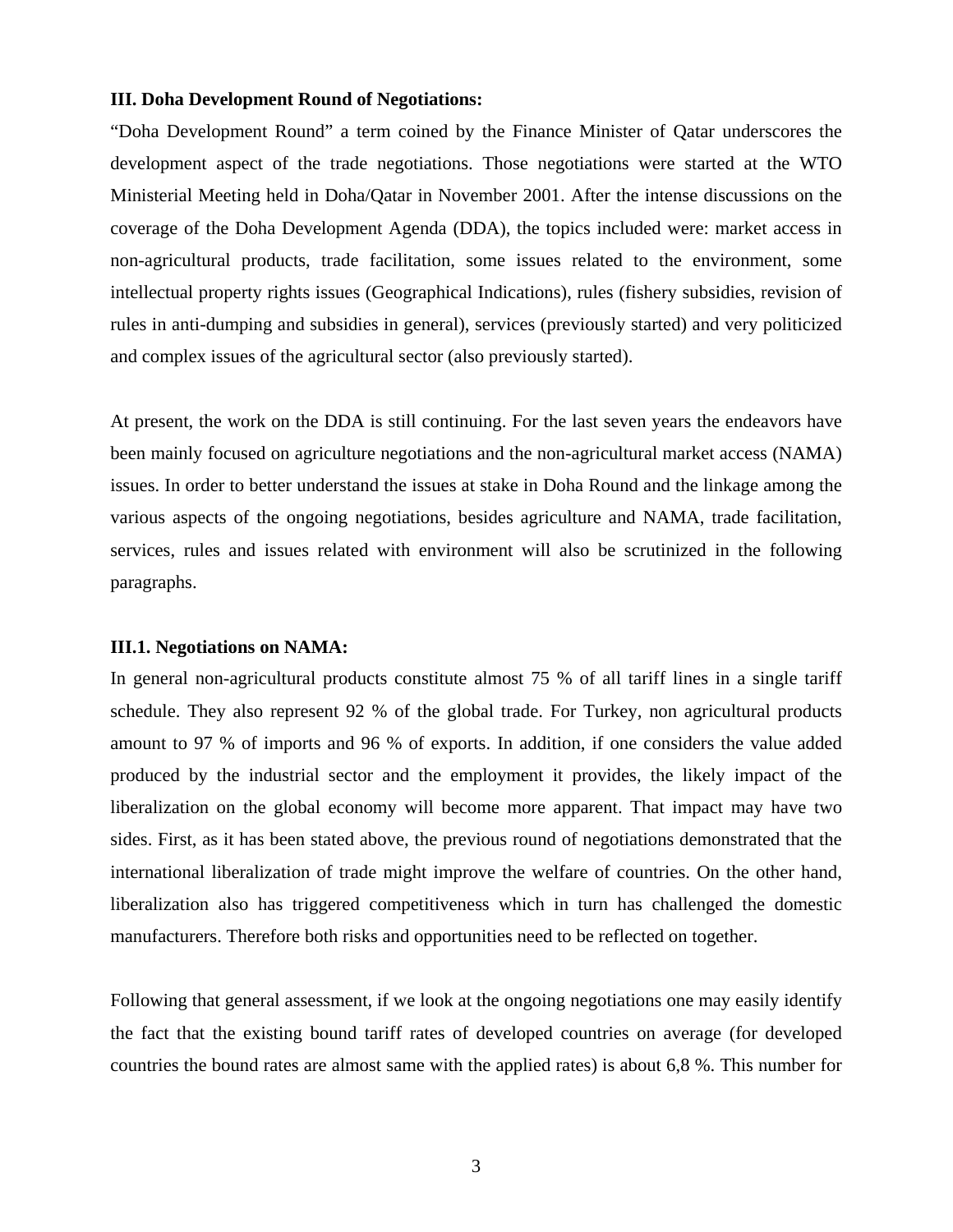[1](#page-3-0)0 selected<sup>1</sup> developing countries which are still preserving their protectionist stance in the negotiations is about 34,4 %.

Moreover developing countries, including Turkey, have not bound all their non agricultural products at the WTO yet. For Turkey, almost 38 % of all non agricultural products are bound. This theoretically means that those countries could apply any tariff rate without any limit if they wish to do so. Nonetheless, this probability hinders transparency and predictability for the exporters. The present target is to bind the tariff rates of all products at the end of the Doha negotiations. However, non-tariff barriers also constitute a real impediment to the international trade of non agricultural products and they are scrutinized accordingly.

In Doha negotiations, since the overall average of tariffs of developed countries is low *vis a vis* that of the developing countries', developed countries claim deep tariff reductions from the developing countries. As a result of intense negotiations, so called Swiss Formula (SF) type of reduction modality for non agricultural products was adopted in Hong Kong Ministerial Meeting in December 2005. According to the SF modality, the reductions at high rates will be more *vis a vis* the low bound tariff rates. This also depends on the coefficient of the SF where a higher coefficient would result in relatively less reductions (in terms of percentage points) however a lower coefficient would yield more reductions. That's why the developing countries, such as India, Brazil, Argentina and South Africa are bargaining for higher coefficients for themselves while developed countries are insisting lower coefficients for more market access. Let's show that in an example:

| <b>The Bound Rate</b><br>$\binom{0}{0}$ | <b>Coefficient of the</b><br>SF | <b>Final Bound Rate</b><br>after the<br>application of SF<br>$\mathcal{O}(6)$ | <b>The Reduction</b><br>Rate in terms of<br>Percentage |
|-----------------------------------------|---------------------------------|-------------------------------------------------------------------------------|--------------------------------------------------------|
|                                         |                                 |                                                                               |                                                        |
| 30                                      |                                 |                                                                               | 60                                                     |
| 20                                      |                                 |                                                                               |                                                        |

It can be seen from the table that, when the SF coefficient is 10, the bound rate of 30 % drops to 7,5 % whereas if the coefficient were 20 the final rate would fall to 12 %. Similarly, an initial rate of 120 % goes down to 17,1 % when coefficient 20 is applied.

 $\overline{a}$ 

<span id="page-3-0"></span><sup>&</sup>lt;sup>1</sup> Argentina, Brazil, South Africa, India, Indonesia, Philipines, Egypt, Namibia, Tunuisa and Venezuella.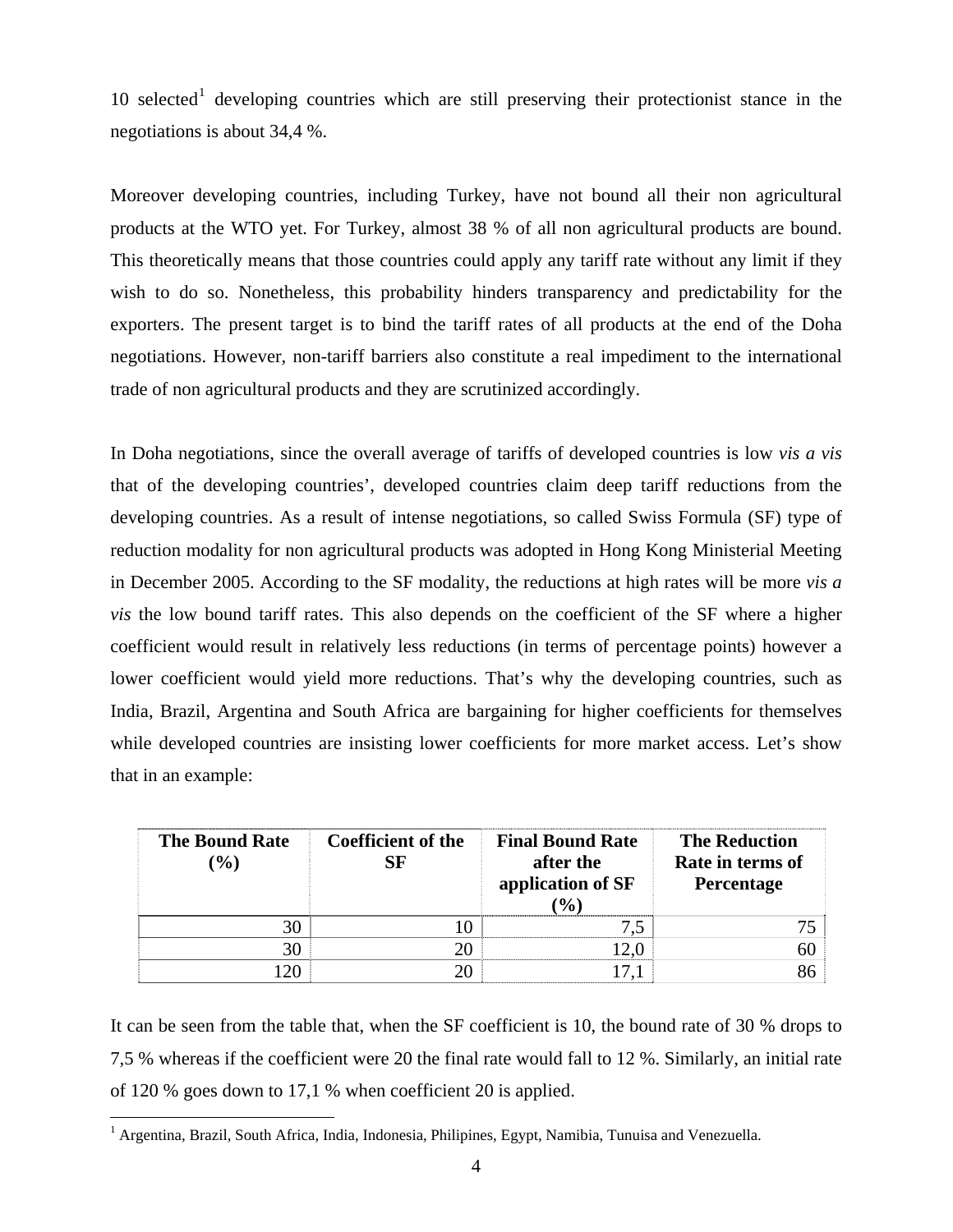Nevertheless, it is the consequence of the "special and differential" treatment principle of the negotiations that developing countries will apply a higher coefficient for their products relative to that of the developed countries' (which is also called as "less than full reciprocity"). According to the "special and differential" treatment, developed countries and developing countries will commit themselves proportionate to their economic capacities. Another result of the "special and differential" treatment is developing country members will be able to keep a certain part of their non agricultural products out of any formula cut or may reduce the bound levels of a particular percentage of tariff lines at half of the original rate of cut. The Swiss Formula coefficients for developing countries and developed countries and flexibilities for developing countries are the main points of discussions at present. For developed countries' coefficients the suggested numbers are 5 to 9 whereas for the developing countries, numbers start at 19 and go up to 30.

The applied average tariff rate in Turkey is about 4.2 % which is no different than any developed country average and Turkey is ambitious in these negotiations to have more market access. That is why since the beginning, Turkey is in favor of a low coefficient for developing countries. In WTO negotiations Turkey has posed itself like any other developing country. However in real terms, for the industrial products, Turkey will be applying the developed country coefficient with all the practical consequences due to the Customs Union with the EU. Thus it would be preferable if the developed countries eventually end up at a relatively high coefficient so as Turkey could have some margins to shelter its sectors. This is a result of the *sui generis* nature of Turkey's general position which frequently surfaced in the other areas of the negotiations as well.

Nonetheless, while further liberalization in non-agricultural products will bring about better market access opportunities for Turkish exporters, in real terms all entrepreneurs must be prepared for a more competitive global environment.

## **III.2. Negotiations on Agriculture:**

The negotiations in agriculture had started before the Doha Ministerial Decision and included into the Doha package later. Agriculture negotiations are comprehensive in terms of coverage. We can analyze the negotiations under three pillars.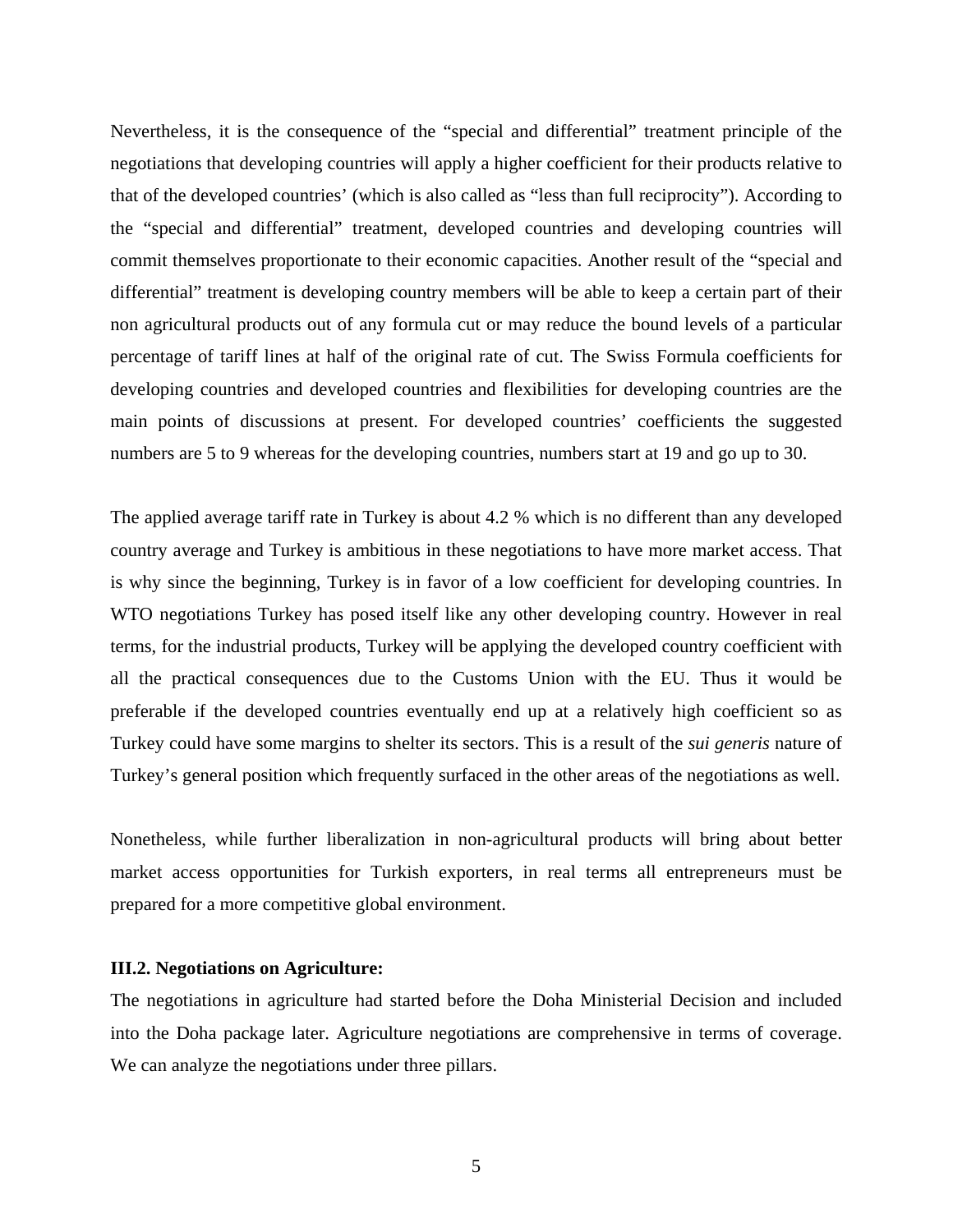1. Domestic Support: The existing Agreement on Agriculture (AoA) which foresees the continuation of a general reform process in agricultural sector worldwide, has reached its predetermined targets already and now members are negotiating for further liberalization. In that sense, since domestic supports are allowed in agriculture under some conditions and developed countries are the main providers of them, the reduction or elimination of subsidies has become a crucial issue of the negotiations. The trade distorting subsidies (which are directly provided for targeted products) plus blue box subsidies (that are provided for production limiting purposes) plus *de-minimis* amount (which is allowed to encounter market needs) are due to reduction at the end of the negotiations. The rates of reductions are being negotiated. An important stakeholder at this issue is the USA. It is the expectation of other members that USA could commit itself for a low amount of subsidy which in real terms will be close to the actual amount that it provides for its farmers already. However, the USA bargains for a less reduction from its bound levels in order to have wide room in raising the actual levels in the future if need arises.

For Turkey and so many other developing countries the issue is not complex. Some of the developing countries have already committed themselves to subsidize their agriculture not more than the *de-minimis* level (10 % of the total value of the agricultural production and will most probably be kept at the same rate after Doha negotiations) which is allowed (that number for developed countries is 5 % of their agricultural production and is expected to be lowered after Doha). However, it is a matter of concern for everyone that since developed countries have budgetary resources, their direct product subsidies not only restrict the export capacities of the developing countries but generate real import pressure on global markets as well. Therefore, developing countries are asking the developed countries to reduce substantially their trade distorting subsidies.

2. Export Competition Issues: Under this topic mainly export subsidies, export credits and trade distorting food aid are being discussed. The most important achievement on this topic has been the commitment of the EU, albeit conditional to the developments in other export competition issues, to abolish all export subsidies by 2013. As a main stakeholder in this topic EU expects the USA to commit itself to apply commercial-like conditions in export credits. Moreover, the discussions on food aid have been concentrated on the exemption of humanitarian aids but bringing in disciplines to grant any type of aid.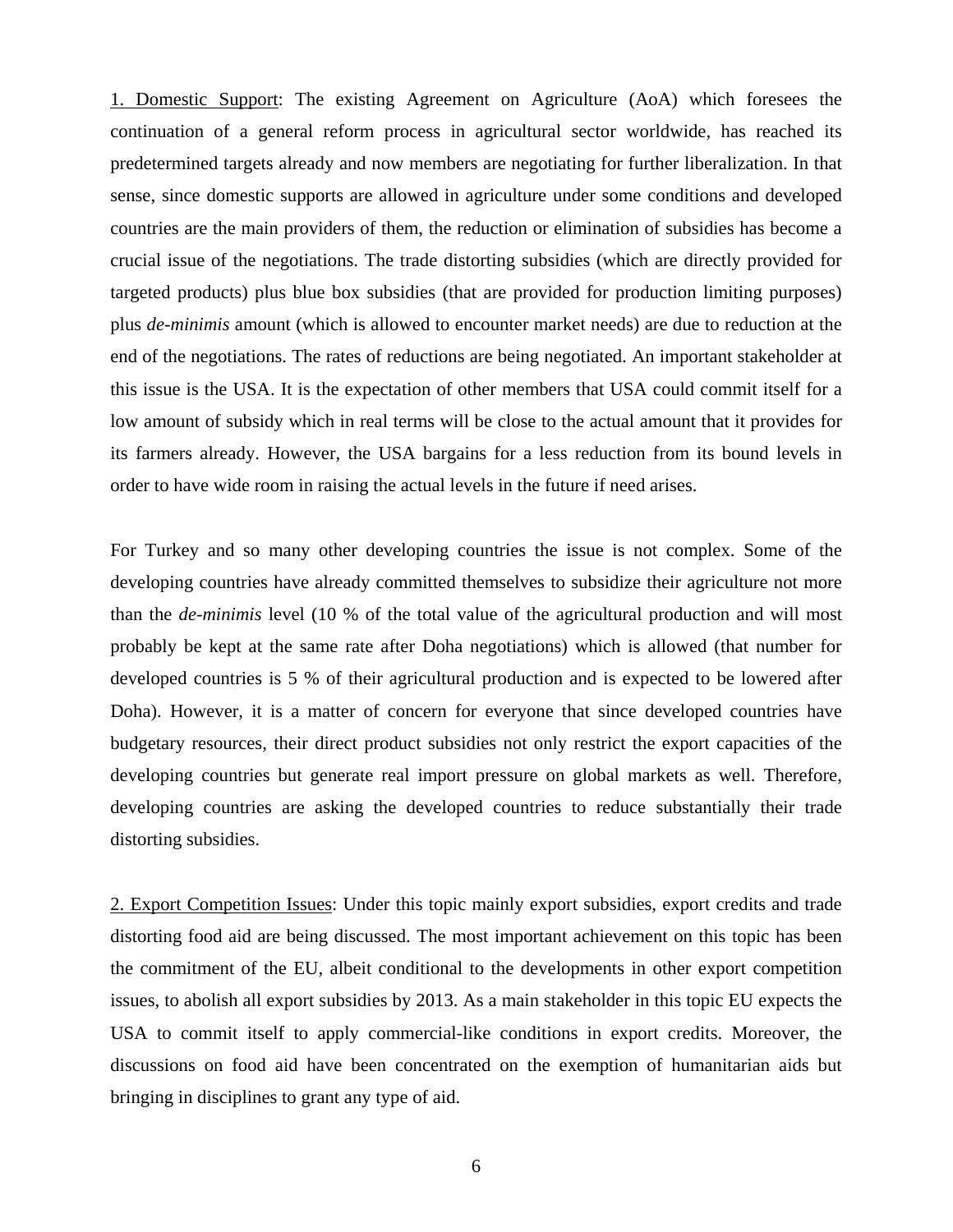It is the decision of all members to abolish the export subsidies since those are the direct involvement of governments to the global market and impede fair trade. By the same token, the export monopolies especially located in developed countries are also under discussion in order to discipline their global commercial activities.

3. Relatively important aspect of agricultural negotiations is the market access pillar. Let us dwell a little bit on the significance of agriculture on economies of countries to make a better assessment of the agricultural tariff reductions.

Since 75 % of the world poor live in rural areas, the sustainability of agricultural production and rural development, food security and livelihood security are all matters of concern in these negotiations. The agriculture constitutes 1,7 % of the USA's GNP, 2,7 % of Canada's GNP and 1,7 percent of Japan's GNP. This ratio in Turkey is about 13 % which is more for other developing countries. Also, the rate of rural population to the total in the USA is 2,2 %, in Canada 2,4 %, in Japan 4,3 % and in Turkey 30 %.

It is not only an issue for developing countries but some developed countries are also looking at this sector from a non-mercantilist point of view. Those countries are also putting forward sustainability food supply, rural livelihood and environmental concerns as non-trade concerns such as the EU countries, Norway, Switzerland and Japan.

Hence, the market access negotiations in agriculture have become a key concept of the DDA. For the time being, a tiered formula approach is adopted as the tariff reduction modality where higher tariffs will be reduced at high percentage points and lower tariffs at lower percentage points. In the current draft text the average reduction rate for developed countries is 54 % whereas it is designed as 36 % for the developing countries. But still those numbers are under negotiation.

In agriculture negotiations because of this sector's economic and political importance for all countries there is the concept of "sensitive products" whose tariff rates will be less reduced than a formula cut subject to tariff quota commitments of the countries. Since the tariff quota issue has been tied to the consumption data of the related countries there have been very intensive technical preparations of the modalities.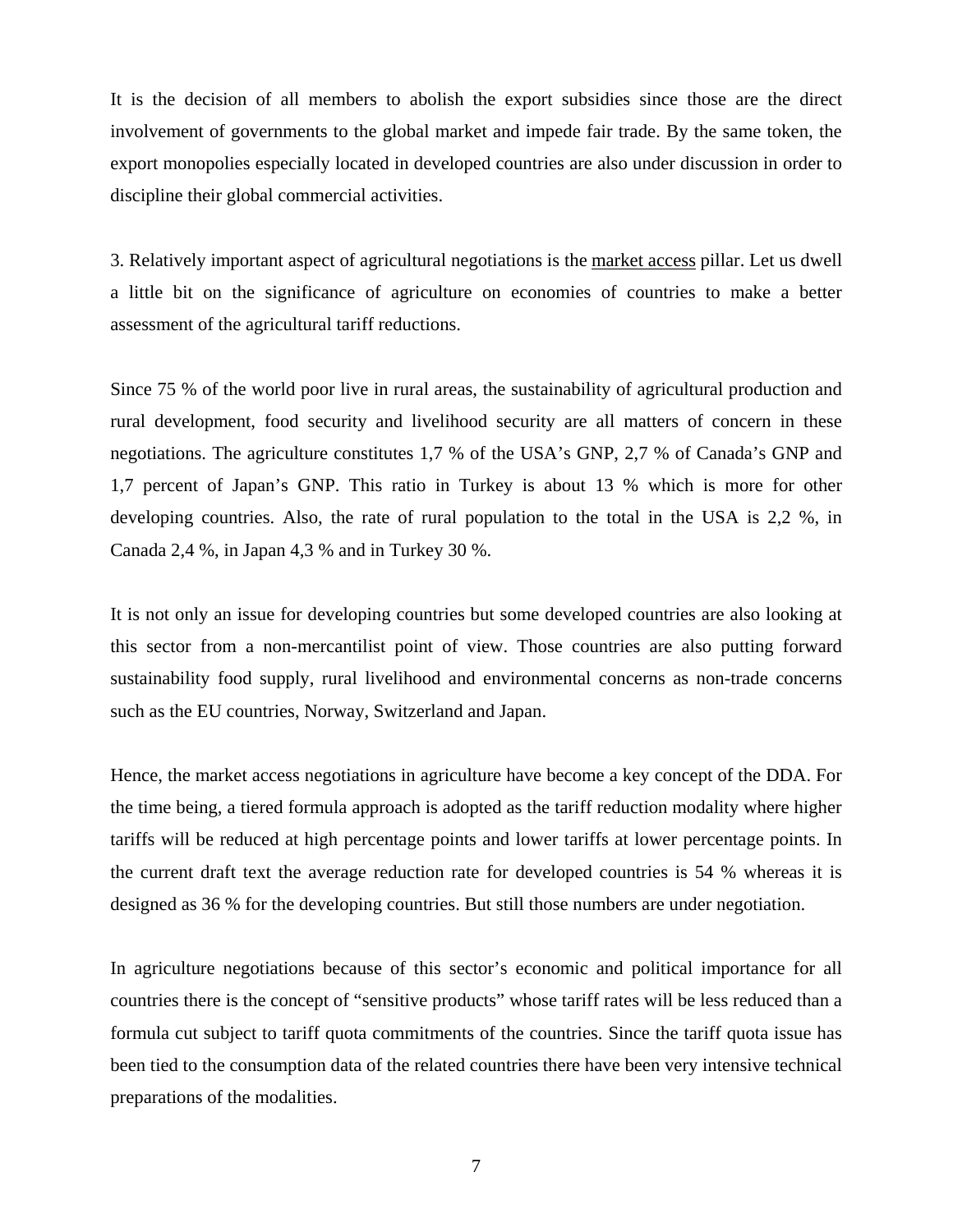On the other hand, there are two other flexibilities only for developing countries which are "Special Products" (SP) and Special Safeguard Mechanism (SSM). Turkey has been one of the major advocates of those two concepts since their first initiation. The G33 group of countries came together to press for those two flexibilities and G33's solidarity is still maintained.

SP are products of which the demanders are seeking for no or some limited reduction (less than the formula) from the bound rates of selected products. These products are essentially the ones significant for food security, livelihood security and rural development.

By the same token, SSM will be a new mechanism only for developing countries which provides the developing countries to apply additional duties (remedies) in case pre-determined trigger levels are hit by import surges. The import surges could stem from quantity increases or world price declines. The negotiations are still continuing in both concepts especially in terms of their structures and related numeric values such as the quantity of SP, tariff reduction rates and the trigger and remedy levels of the SSM.

In summary, like the NAMA, in agricultural negotiations there is still a long way to go. But since 2001 there have been crucial achievements on the way for an agreement to secure a less distorted and more liberal global trade.

### **III.3. Negotiations on Trade Facilitation :**

As part of the DDA, WTO Members agreed to start [negotiations on trade facilitation](http://trade.ec.europa.eu/doclib/html/119048.htm) (TF) in July 2004 (so called July Framework) in order to clarify and improve the existing WTO provisions on Freedom of Transit (GATT Article V), Fees and Formalities connected with Importation and Exportation (Article VIII), and Publication and Administration of Trade Regulations (Article X).

The mandate directs Members to address developing country concerns with respect to the issues of technical assistance, capacity building and special and differential treatment in this field. The negotiations also aim to improve effective cooperation between customs and other appropriate authorities on trade facilitation and customs compliance issues.

Turkey has been supporting the trade facilitation negotiations since it is one of the essential elements of the market access topics under the DDA negotiations. The implementations of cross-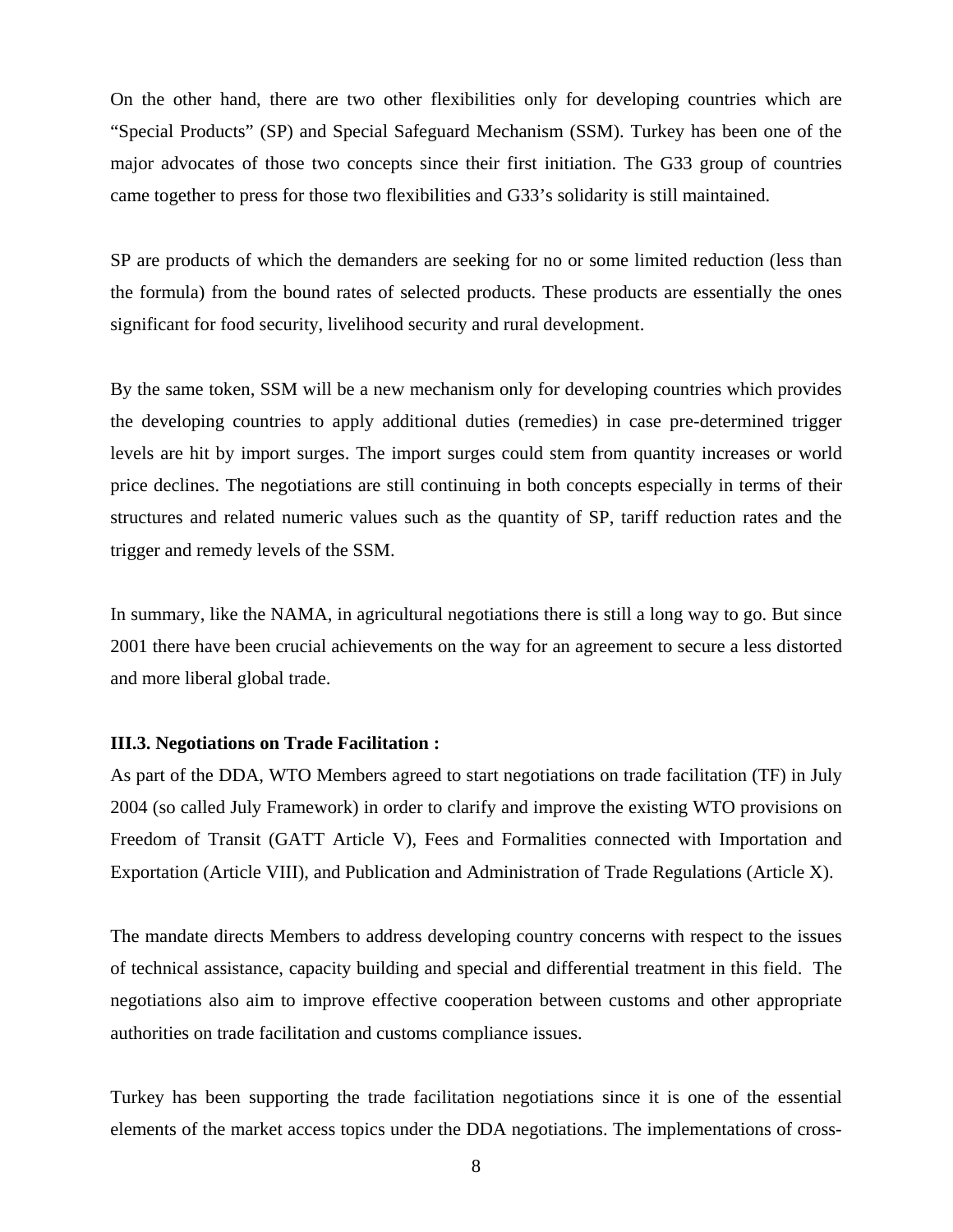border trade and transit of goods have been regarded as potential sources of trade barriers. Thus, to the best of its ability, Turkey has been actively involved in the negotiation process not only by submitting several proposals but also by contributing to the enhancement of the others.

In line with its priority areas, Turkey together with some other Members has tabled textual proposals which are being negotiated in the TF Committee, namely the Establishment of National Websites and Enquiry Points, Advance Ruling and Quota-Free Transit Regime.

All those proposals together with others will be the basis of a potential TF Agreement.

### **III.4. Negotiations on Trade and Environment :**

The WTO Committee on Trade and Environment meeting in special sessions is mandated to discuss three negotiating items which are identified in Paragraph 31 of the WTO Doha Ministerial Declaration. According to this paragraph, Members are required to negotiate on (i) the relationship between existing WTO rules and specific trade obligations set out in Multilateral Environmental Agreements (MEAs) (ii) procedures for regular information exchange between MEA Secretariats and the relevant WTO committees, and the criteria for the granting of observer status, and (iii) the reduction or, as appropriate, elimination of tariff and non-tariff barriers to environmental goods and services.

The WTO Ministerial mandate in Paragraph 31(iii) is believed to bring about access to and use of environmental goods and services. Hence, it will help in managing a range of environmental and development issues.

In this context, the discussions in meetings have focused extensively on clarifying the concept of environmental goods and services since the beginning. WTO Members have put forwarded alternative approaches in order to identify and agree on those goods and services. The discussion, however, is still ongoing to find a convergence among the proposed approaches on the basis of understanding of different views of the Members.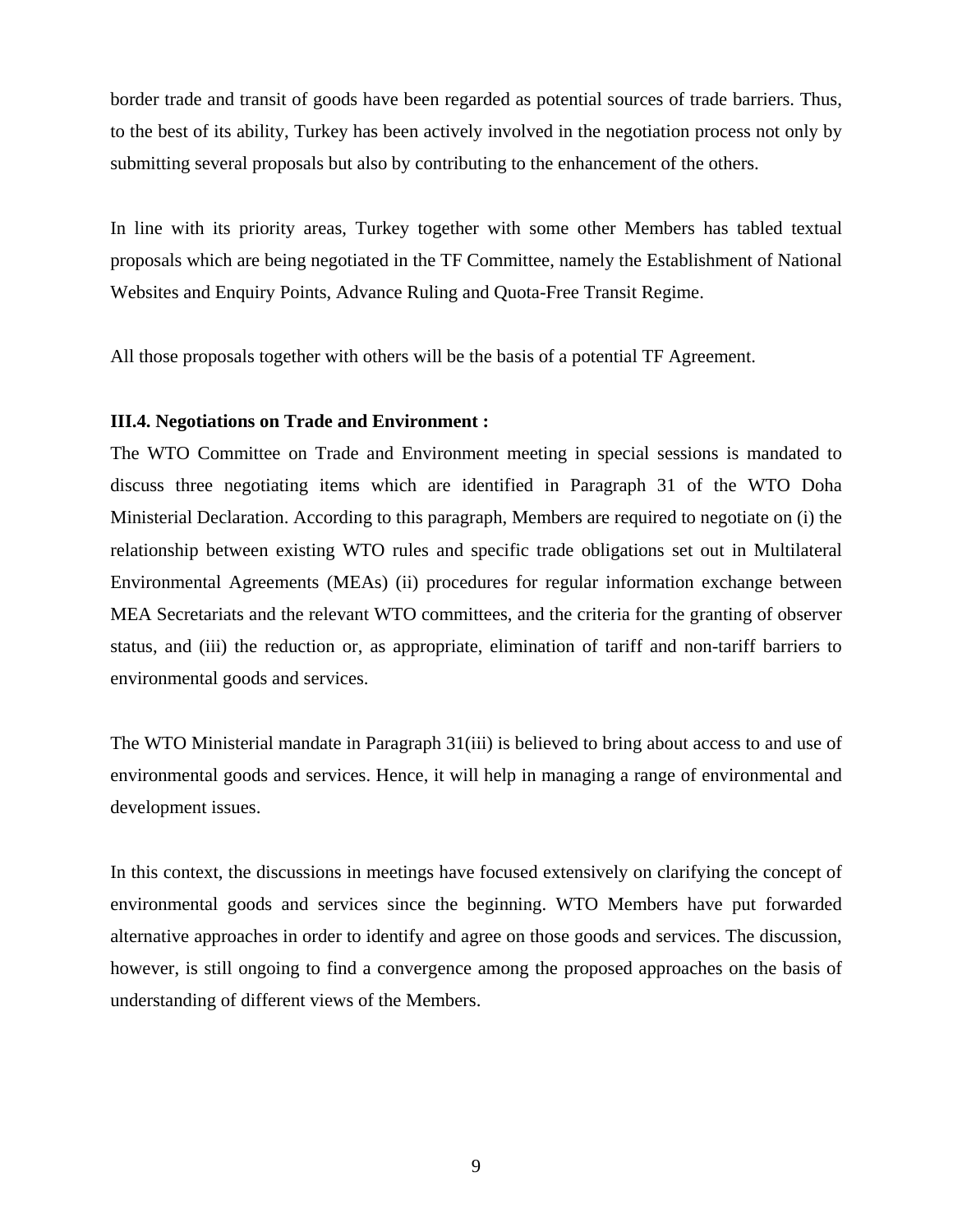#### **III.5. Negotiations on Services :**

The WTO services negotiations began in 2000, as mandated under article XIX.1 of the General Agreement on Trade in Services (GATS). They subsequently became part of the single undertaking when the Doha Development Agenda was launched in 2001.

The negotiations cover two main areas: Members' specific commitments and the completion of the GATS text for the issues pending from the previous round of negotiations (Uruguay Round).

The negotiations on specific commitments has significant importance, since it is one of the three pillars of market access in DDA and thus plays a major role in the overall balance of the round. In these negotiations countries strive to improve market access in more than 21 sectors such as financial services, telecom, transport, energy, distribution, logistics, tourism, construction and computer. In general, developed nations (US, EU, Japan, Australia,etc) pursue a high level of ambition, whereas developing ones seek a favorable and differential treatment.

In services, Turkey promotes a substantive outcome which will ensure progressive liberalization. The liberalization of services is crucial particularly because of its capacity to attract foreign investments. Moreover, providing access to higher quality services in key areas such as financial services, telecommunications, transport and construction, it is necessary to develop a competitive growing economy. Turkey has actively and constructively engaged in the services negotiations and co-sponsored proposals for progressive liberalization of services. Turkey has received plurilateral requests to further liberalize 13 services sectors from a group of countries and participated in the plurilateral request on construction as demander. Turkey presented its initial offer on liberalizing services in 2003 and revised it in 2005. In accordance with the scheduling of the negotiations it will submit an improved offer and then the final offer in due course.

### **III.6. Negotiations on Rules:**

On anti-dumping, as an active user of anti-dumping measures, Turkey's interests lie in keeping the Anti-dumping Agreement (ADA) operational and functional in light of the increasing unfair trade practices. On the other hand, Turkey also occasionally becomes the target of such measures. Therefore, Turkey has considered these two aspects in taking a position during the negotiations.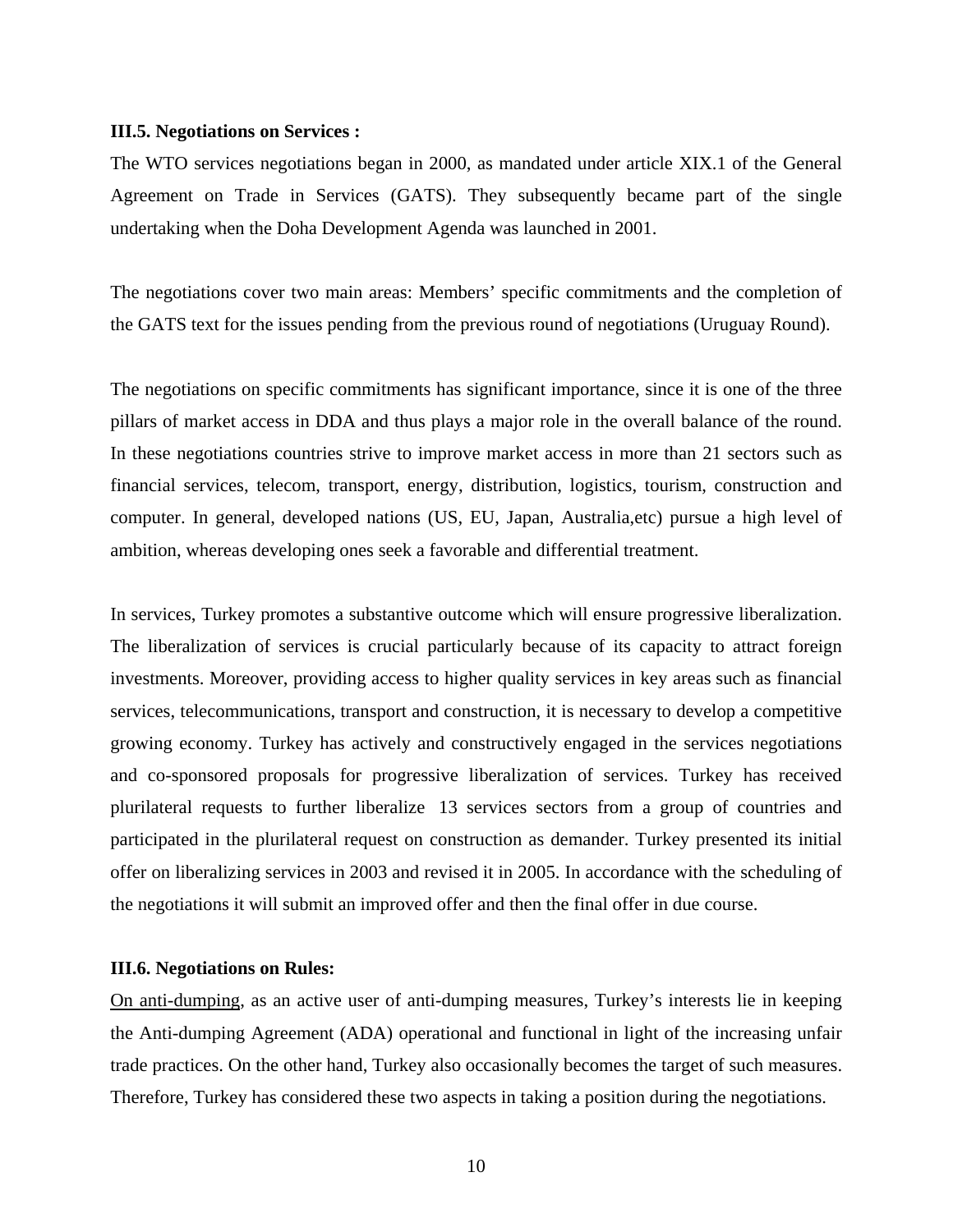In this regard, a balanced approach to the rules negotiations has been adopted. Turkey is in support of necessary clarifications and improvements to the Agreements, while maintaining greater transparency in implementation and preserving the effectiveness of these instruments.

With regard to *fishery subsidies*, as a supporter of the "top-down" approach, Turkey has been advocating broadening of the scope of fisheries subsidies prohibitions. In addition to this, another crucial aspect of those negotiations which has been highlighted by Turkey for a long time is the special and differential treatment for developing countries. In this context, developing countries should be given technical assistance and special flexibility to develop the capacity to initiate, implement and enforce the new discipline in the fisheries subsidies. Those countries should also be provided longer transitional period in order to comply with the new fishery rules.

## **IV. Conclusion:**

The Doha Negotiations have been carried on for the last seven years. From agricultural issues to industrial products and from trade facilitation to services and rules negotiations, there are wide ranges of topics being covered. Technically the negotiators have reached at a certain level at present where political commitment is required. This might be realized in July 2008 via a mini Ministerial Meeting. If the mini Ministerial will be a successful one, there will be a new international trade environment where some rules are strengthened, new disciplines are brought in agriculture and fishery sectors, a new WTO Agreement for Trade Facilitation is introduced, some sectors of services trade expand and of course existence of more liberal conditions in terms of reduced tariffs and lesser non tariff restrictions is secured.

The Turkish entrepreneurs with collaboration of their foreign partners will definitely benefit from the new environment and in turn will be able to boost the Turkish economy.

The achievement of above objectives will not be the end. There shall be other rounds of negotiations in the future which most probably will include the topics of competition rules, wider environmental issues and investment disciplines. We should also expect, relatively, lesser importance of any tariff negotiations since in applied terms tariff rates are getting smaller. On the other hand, non-tariff barriers and any impediment to the simple flow of trade or foreign investments will most likely be the targeted issues. We also expect more focused rounds of negotiations rather than a "single undertaking" approach which includes variety of topics.